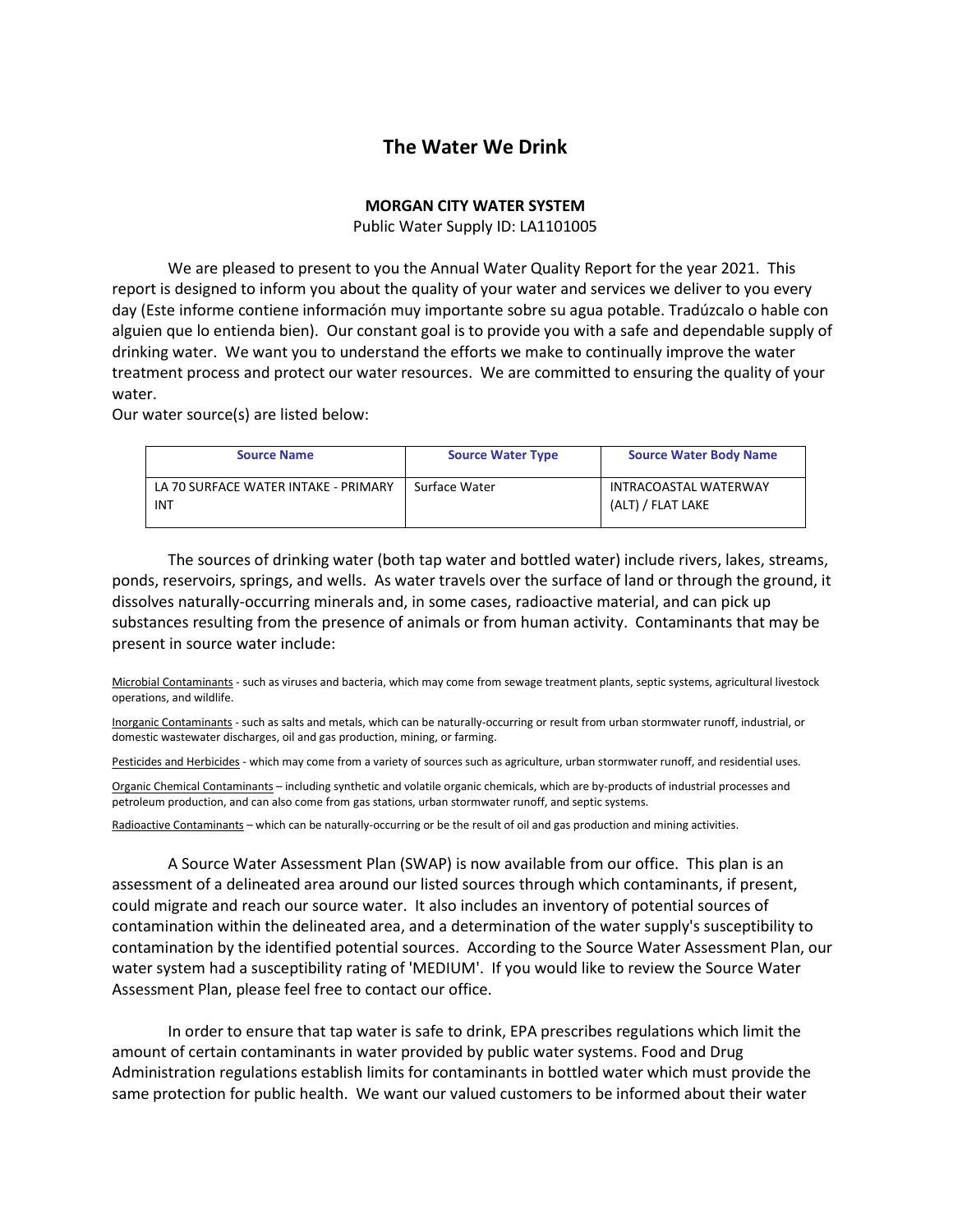utility. If you have any questions about this report, want to attend any scheduled meetings, or simply want to learn more about your drinking water, please contact LEE DRAGNA at 985-385-1770.

If present, elevated levels of lead can cause serious health problems, especially for pregnant women and young children. Lead in drinking water is primarily from materials and components associated with service lines and home plumbing. MORGAN CITY WATER SYSTEM is responsible for providing high quality drinking water, but cannot control the variety of materials used in plumbing components. When your water has been sitting for several hours, you can minimize the potential for lead exposure by flushing your tap for 30 seconds to 2 minutes before using water for drinking or cooking. If you are concerned about lead in your water, you may wish to have your water tested. Information on lead in drinking water, testing methods, and steps you can take to minimize exposure is available from the Safe Drinking Water Hotline or at http://www.epa.gov/safewater/lead.

The Louisiana Department of Health routinely monitors for constituents in your drinking water according to Federal and State laws. The tables that follow show the results of our monitoring during the period of January 1st to December 31st, 2021. Drinking water, including bottled water, may reasonably be expected to contain at least small amounts of some contaminants. The presence of contaminants does not necessarily indicate that water poses a health risk.

In the tables below, you will find many terms and abbreviations you might not be familiar with. To help you better understand these terms, we've provided the following definitions:

Parts per million (ppm) or Milligrams per liter (mg/L) – one part per million corresponds to one minute in two years or a single penny in \$10,000.

Parts per billion (ppb) or Micrograms per liter (ug/L) – one part per billion corresponds to one minute in 2,000 years, or a single penny in \$10,000,000.

Picocuries per liter (pCi/L) – picocuries per liter is a measure of the radioactivity in water.

Nephelometric Turbidity Unit (NTU) – nephelometric turbidity unit is a measure of the clarity of water. Turbidity in excess of 5 NTU is just noticeable to the average person.

Treatment Technique (TT) – an enforceable procedure or level of technological performance which public water systems must follow to ensure control of a contaminant.

Action level (AL) - the concentration of a contaminant that, if exceeded, triggers treatment or other requirements that a water system must follow.

Maximum contaminant level (MCL) – the "Maximum Allowed" MCL is the highest level of a contaminant that is allowed in drinking water. MCL's are set as close to the MCLG's as feasible using the best available treatment technology.

Maximum contaminant level goal (MCLG) – the "Goal" is the level of a contaminant in drinking water below which there is no known or expected risk to human health. MCLG's allow for a margin of safety.

Maximum residual disinfectant level (MRDL) – The highest level of a disinfectant allowed in drinking water. There is convincing evidence that addition of a disinfectant is necessary for control of microbial contaminants.

Maximum residual disinfectant level goal (MRDLG) – The level of a drinking water disinfectant below which there is no known or expected risk to health. MRDLGs do not reflect the benefits of the use of disinfectants to control microbial contaminants.

Level 1 assessment - A study of the water system to identify potential problems and determine (if possible) why total coliform bacteria have been found in our water system.

Level 2 Assessment - A very detailed study of the water system to identify potential problems and determine (if possible) why an E. coli MCL violation has occurred and/or why total coliform bacteria have been found in our water system on multiple occasions.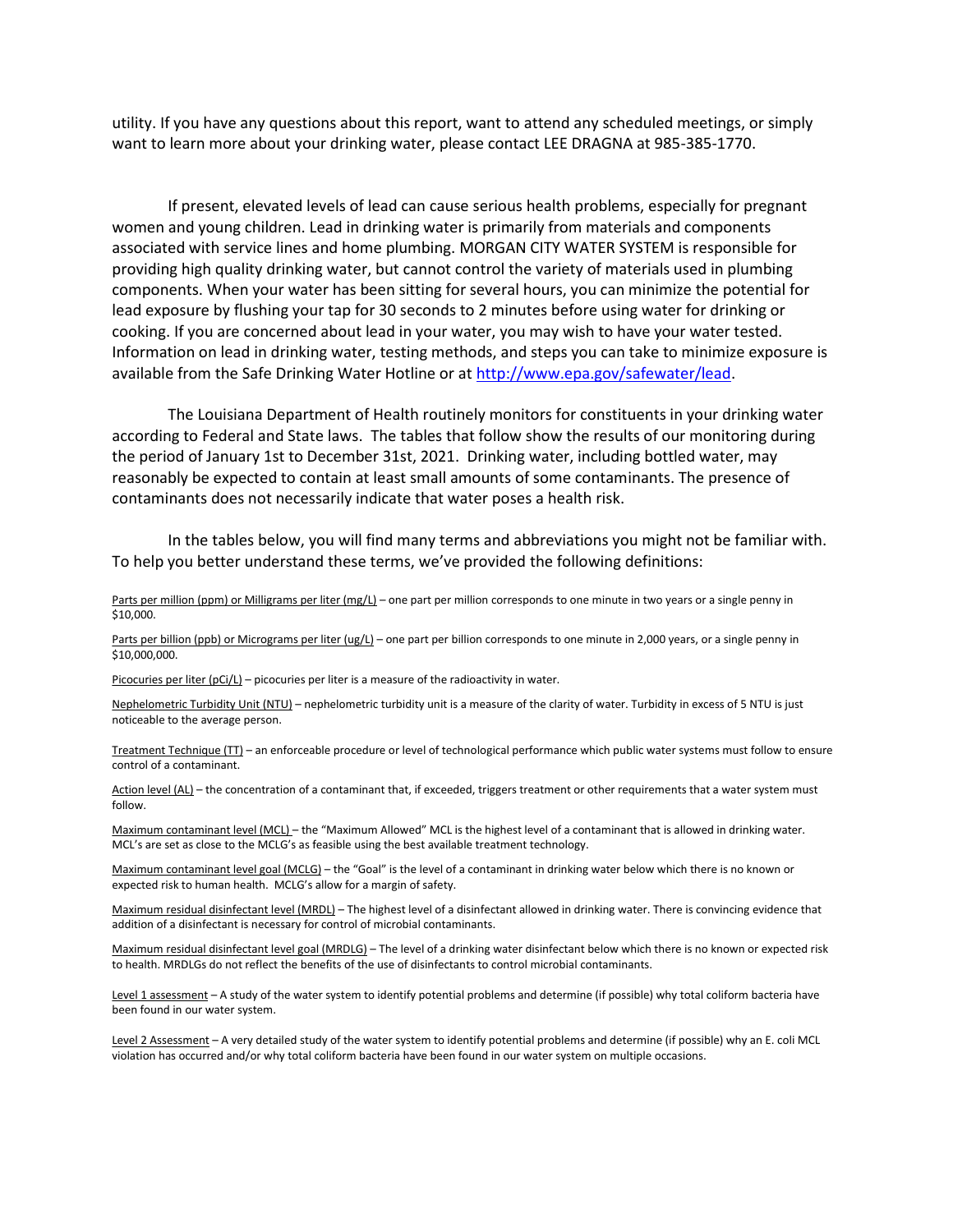During the period covered by this report we had below noted violations of drinking water regulations.

| <b>Compliance Period</b> | Analyte       | <b>vpe</b>                       |
|--------------------------|---------------|----------------------------------|
| 7/1/2021 - 9/30/2021     | CARBON, TOTAL | INADEQUATE DBP PRECURSOR REMOVAL |
| 10/1/2021 - 12/31/2021   | CARBON, TOTAL | INADEQUATE DBP PRECURSOR REMOVAL |

Our water system tested a minimum of 10 samples per month in accordance with the Total Coliform Rule for microbiological contaminants. With the microbiological samples collected, the water system collects disinfectant residuals to ensure control of microbial growth.

| <b>Disinfectant</b> | Date | Highest<br><b>RAA</b> | Unit | Range        | <b>MRDL</b> | <b>MRDLG</b> | <b>Typical Source</b>                    |
|---------------------|------|-----------------------|------|--------------|-------------|--------------|------------------------------------------|
| CHLORAMINE          | 2021 | າ ດ<br>2.5            | ppm  | $0.09 - 3.9$ |             |              | Water additive used to control microbes. |

In the tables below, we have shown the regulated contaminants that were detected. Chemical Sampling of our drinking water may not be required on an annual basis; therefore, information provided in this table refers back to the latest year of chemical sampling results.

| Regulated<br><b>Contaminants</b> | <b>Collection</b><br><b>Date</b> | <b>Highest</b><br>Value | Range              | Unit | <b>MCL</b> | <b>MCLG</b> | <b>Typical Source</b>                                                                          |
|----------------------------------|----------------------------------|-------------------------|--------------------|------|------------|-------------|------------------------------------------------------------------------------------------------|
| $2,4-D$                          | 3/25/2021                        | 0.13                    | $0.12 -$<br>0.13   | ppb  | 70         | 70          | Runoff from herbicide used on row crops                                                        |
| <b>ATRAZINE</b>                  | 11/30/2021                       | 0.079                   | $0.054 -$<br>0.079 | ppb  | 3          | 3           | Runoff from herbicide used on row crops                                                        |
| NITRATE-NITRITE                  | 3/25/2021                        | 0.7                     | 0.7                | ppm  | 10         | 10          | Runoff from fertilizer use; Leaching from septic<br>tanks, sewage; Erosion of natural deposits |
| <b>SIMAZINE</b>                  | 3/25/2021                        | 0.061                   | $0.058 -$<br>0.061 | ppb  | 4          | 4           | Herbicide runoff                                                                               |

| Radionuclides | Collection<br>Date                                          | Highest<br>Value | Range | Unit | <b>MCL</b> | <b>MCLG</b> | <b>Typical Source</b> |  |  |  |
|---------------|-------------------------------------------------------------|------------------|-------|------|------------|-------------|-----------------------|--|--|--|
|               | No Detected Results were Found in the Calendar Year of 2021 |                  |       |      |            |             |                       |  |  |  |

| Lead and<br>Copper | Date        | 90 <sup>TH</sup><br>Percentile | Range     | Unit | <b>AL</b> | <b>Sites</b><br><b>Over AL</b> | <b>Typical Source</b>                            |
|--------------------|-------------|--------------------------------|-----------|------|-----------|--------------------------------|--------------------------------------------------|
| COPPER,            | 2018 - 2020 | 0.3                            | $0 - 0.5$ | ppm  |           |                                | Corrosion of household plumbing systems; Erosion |
| <b>FREE</b>        |             |                                |           |      |           |                                | of natural deposits; Leaching from wood          |
|                    |             |                                |           |      |           |                                | preservatives                                    |

| <b>Disinfection Byproducts</b>   | Sample Point          | Period | <b>Highest</b><br><b>LRAA</b> | Range            | Unit | <b>MCL</b> | <b>MCLG</b> | <b>Typical Source</b>                        |
|----------------------------------|-----------------------|--------|-------------------------------|------------------|------|------------|-------------|----------------------------------------------|
| TOTAL HALOACETIC<br>ACIDS (HAA5) | 1114 FRONT STREET     | 2021   | 32                            | $9.7 -$<br>59    | ppb  | 60         | $\theta$    | By-product of drinking<br>water disinfection |
| TOTAL HALOACETIC<br>ACIDS (HAA5) | FEDERAL AND ADAMS     | 2021   | 28                            | $7.6 -$<br>48.8  | ppb  | 60         | $\Omega$    | By-product of drinking<br>water disinfection |
| TOTAL HALOACETIC<br>ACIDS (HAA5) | MCDERMOTT AND LESLEY  | 2021   | 31                            | $10.8 -$<br>58.4 | ppb  | 60         | $\Omega$    | By-product of drinking<br>water disinfection |
| TOTAL HALOACETIC<br>ACIDS (HAA5) | <b>REC DEPARTMENT</b> | 2021   | 31                            | $9.9 -$<br>59.2  | ppb  | 60         | $\Omega$    | By-product of drinking<br>water disinfection |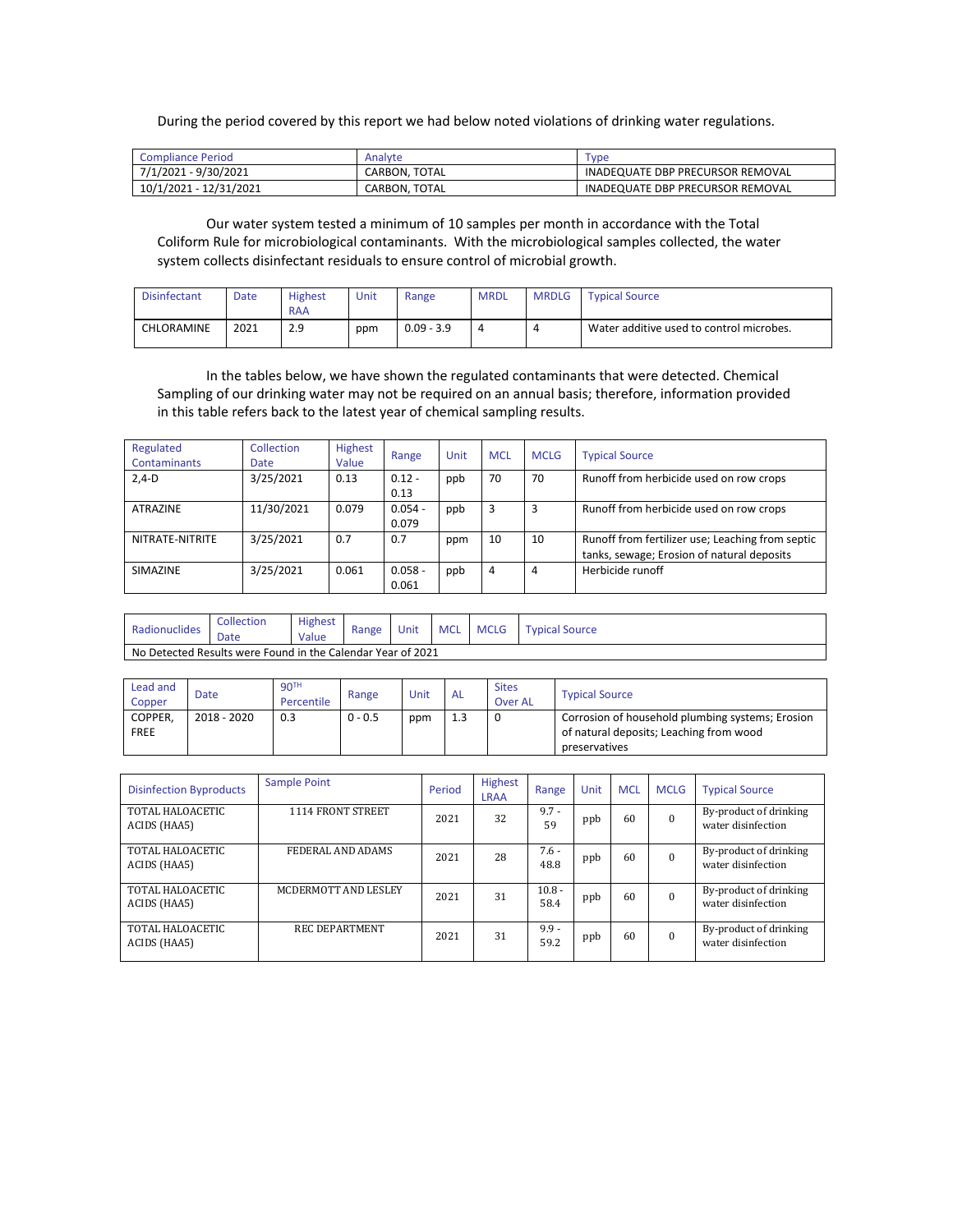| <b>TTHM</b> | 1114 FRONT STREET     | 2021 | 35 | $12.2 -$<br>70.6 | ppb | 80 | $\mathbf{0}$ | By-product of drinking<br>water chlorination |
|-------------|-----------------------|------|----|------------------|-----|----|--------------|----------------------------------------------|
| <b>TTHM</b> | FEDERAL AND ADAMS     | 2021 | 36 | $13.5 -$<br>73.2 | ppb | 80 | $\Omega$     | By-product of drinking<br>water chlorination |
| <b>TTHM</b> | MCDERMOTT AND LESLEY  | 2021 | 37 | $13.1 -$<br>72.7 | ppb | 80 | $\Omega$     | By-product of drinking<br>water chlorination |
| <b>TTHM</b> | <b>REC DEPARTMENT</b> | 2021 | 36 | $12.1 -$<br>72.6 | ppb | 80 | $\Omega$     | By-product of drinking<br>water chlorination |

| <b>Secondary Contaminants</b> | <b>Collection Date</b> | <b>Highest Value</b> | Range | Unit | <b>SMCL</b> |
|-------------------------------|------------------------|----------------------|-------|------|-------------|
| <b>CHLORIDE</b>               | 3/25/2021              | 23                   | 23    | MG/L | 250         |
| <b>PH</b>                     | 3/25/2021              | 6.65                 | 6.65  | PН   | 8.5         |
| SULFATE                       | 3/25/2021              | 25                   | 25    | MG/L | 250         |

## Unresolved Significant Deficiencies

| Unresolved significant deficiencies that were identified during a survey done on the water system are shown below. |               |             |                                                            |           |                    |  |  |  |  |
|--------------------------------------------------------------------------------------------------------------------|---------------|-------------|------------------------------------------------------------|-----------|--------------------|--|--|--|--|
| Date<br>Identified                                                                                                 | Facility      | Code        | Activity                                                   | Due Date  | <b>Description</b> |  |  |  |  |
| 10/23/2020                                                                                                         | <b>GROUND</b> | <b>ST27</b> | <b>IESWTR ADDRESS</b><br><b>DEFICIENCIES</b>               | 2/10/2021 | <b>Drains</b>      |  |  |  |  |
| 10/23/2020                                                                                                         | <b>GROUND</b> | ST27        | <b>IESWTR APPROVED</b><br><b>CORRECTIVE ACTION</b><br>PLAN | 2/1/2022  | <b>Drains</b>      |  |  |  |  |

| <b>Regulated</b><br><b>Contaminants</b> | <b>Collection Date</b> | <b>Highest</b><br><b>Value</b> | Range         | Unit       | <b>MCL</b> | <b>MCLG</b> | <b>Typical Source</b>        |
|-----------------------------------------|------------------------|--------------------------------|---------------|------------|------------|-------------|------------------------------|
| <b>TURBIDITY</b>                        | 2/17/2021              | 1.41                           | $0.05 - 1.41$ | <b>NTU</b> | 0.3        |             | Soil runoff, Weather-related |

| <b>Regulated</b><br><b>Contaminants</b> | <b>Collection Date</b> | <b>Lowest</b><br>Percentage<br><b>Value</b> | Range  | Unit       | <b>MCL</b> | <b>MCLG</b> | <b>Typical Source</b> |
|-----------------------------------------|------------------------|---------------------------------------------|--------|------------|------------|-------------|-----------------------|
| <b>TURBIDITY</b>                        | 2/2021                 | 97.0                                        | 97-100 | <b>NTU</b> | 0.3        |             | Soil runoff           |

**NOTE:** Turbidity is a measure of the cloudiness of the water. We monitor it because it is a good indicator of the effectiveness of our filtration system. The major sources of turbidity include soil runoff. Turbidity has no health effects. However, turbidity can interfere with disinfection and provide a medium for microbial growth. Turbidity may indicate the presence of disease-causing organisms. These organisms include bacteria, viruses, and parasites that can cause symptoms such as nausea, cramps, diarrhea, and associated headaches.